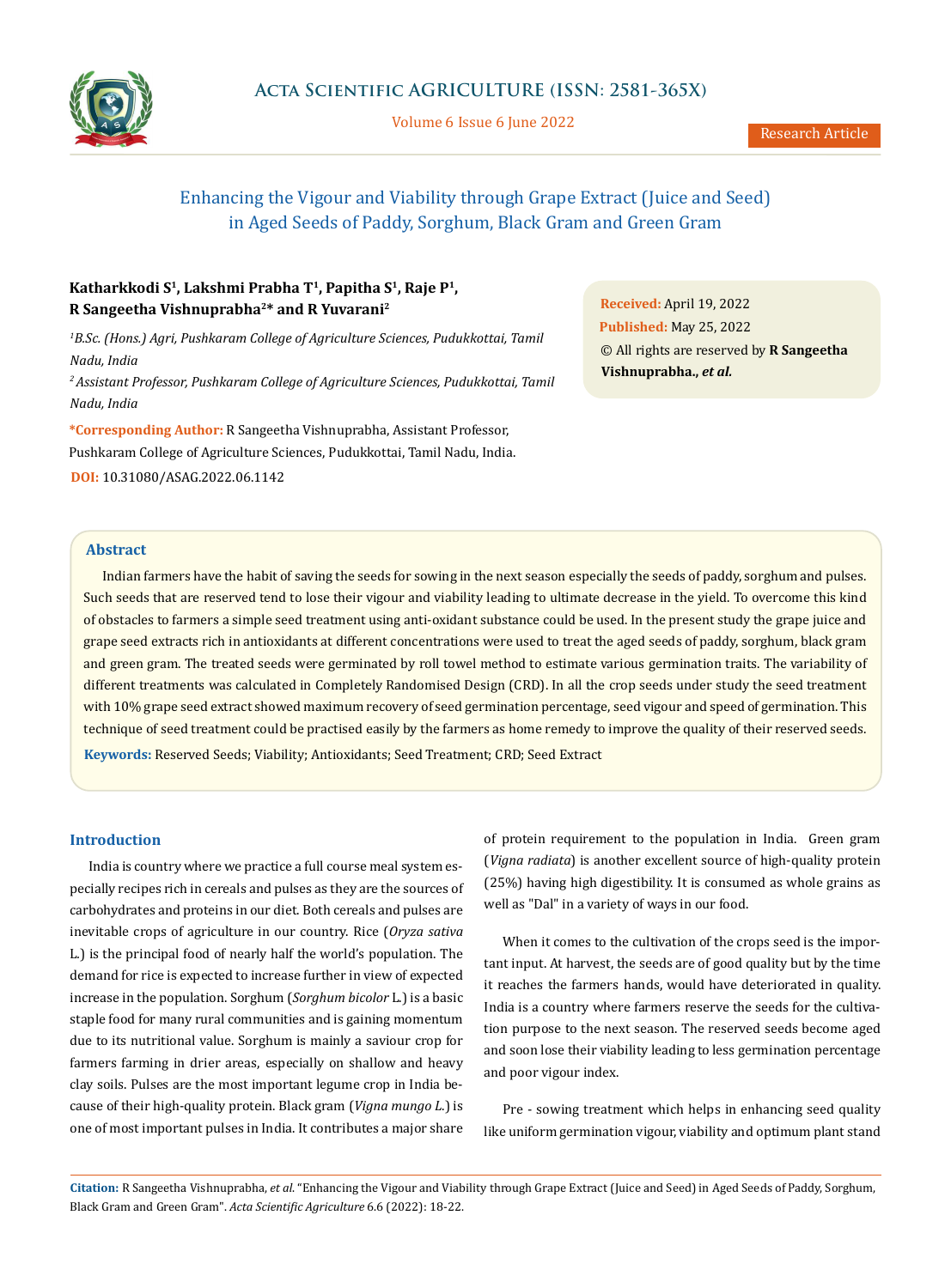in the field. Antioxidant is any substance that delays, prevents or removes oxidative damage to a target molecule. This includes compounds of a non-enzymatic as well as an enzymatic nature. Such organic molecules can come for the rescue for aging of seeds [1].

Grapes (*Vitis vinifera*) belonging to the Vitaceae family contains polyphenol compounds in its juice and seeds. The main grape seed phenolic compounds include anthocyanins, flavan-3-ols, flavonols, stilbenes, and phenolic acids [2,3].

Considering the issues faced by the farmers and to catch on an easier solution using the grape extracts, the present study was undertaken by treating the aged seeds of rice, sorghum, black gram and green gram with the extracts from black grape juice and seed. The study was conducted with an objective of improving the vigour and viability of aged seeds of the crops under study.

As a result of this research the antioxidant potential of grapes (juice and seed) extract on enhancing vigour and viability of aged seeds could be used to overcome the disputes faced by the farmers.

#### **Materials and Method**

The aged seeds of Black gram, green gram, Paddy and sorghum were collected by first four authors from the seasonal farmers in their native places. These seeds were more than a year old and were reserved by the farmers for sowing in the next season.

The treatment for the collected seeds fixed as control, four hours priming in water, grape juice extract 5%, grape juice extract 10%, grape seed extract 5%, and grape seed extract 10% with 4 replications each The treated seeds were assessed for the seed growth parameters viz., germination percentage, speed of germination, shoot length, root length and vigour index through roll towel method in germination paper. The treatments were conducted in three replications each and formulated in Completely Randomised Design for analysis of their worthiness during the year 2021 at the room temperature condition.

#### **Results and Discussion**

The results of the present study for each crop are furnished in the tables 1 and 2. The seed priming with water, grape juice and seed extract had a significant effect on the seed germination, seedling length and vigour index of all the crops under study viz., Paddy, Sorghum, Black gram and Green gram and all the treatments under study was distinctly different from each other which is evident from the ANOVA of the treatments (Table 1). The results of the present investigation are akin with that of  $[4]$ . All the crop seeds viz., Paddy, Sorghum, Black gram and Green gram treated with grape seed extract at 10% showed maximum speed of germination and germination percentage, maximum shoot length, root length and vigour index followed by grape juice treatment (Table 2). In all the crops, the seed germination parameters were significantly higher than their respective control and water priming treatment. The results arrived here in this experiment are akin with that obtained by [5-11]. The par chart of the various treatments under study is given in the figure 2.



**Figure 1:** Experimental materials and methods.





**Citation:** R Sangeetha Vishnuprabha, *et al*. "Enhancing the Vigour and Viability through Grape Extract (Juice and Seed) in Aged Seeds of Paddy, Sorghum, Black Gram and Green Gram". *Acta Scientific Agriculture* 6.6 (2022): 18-22.

19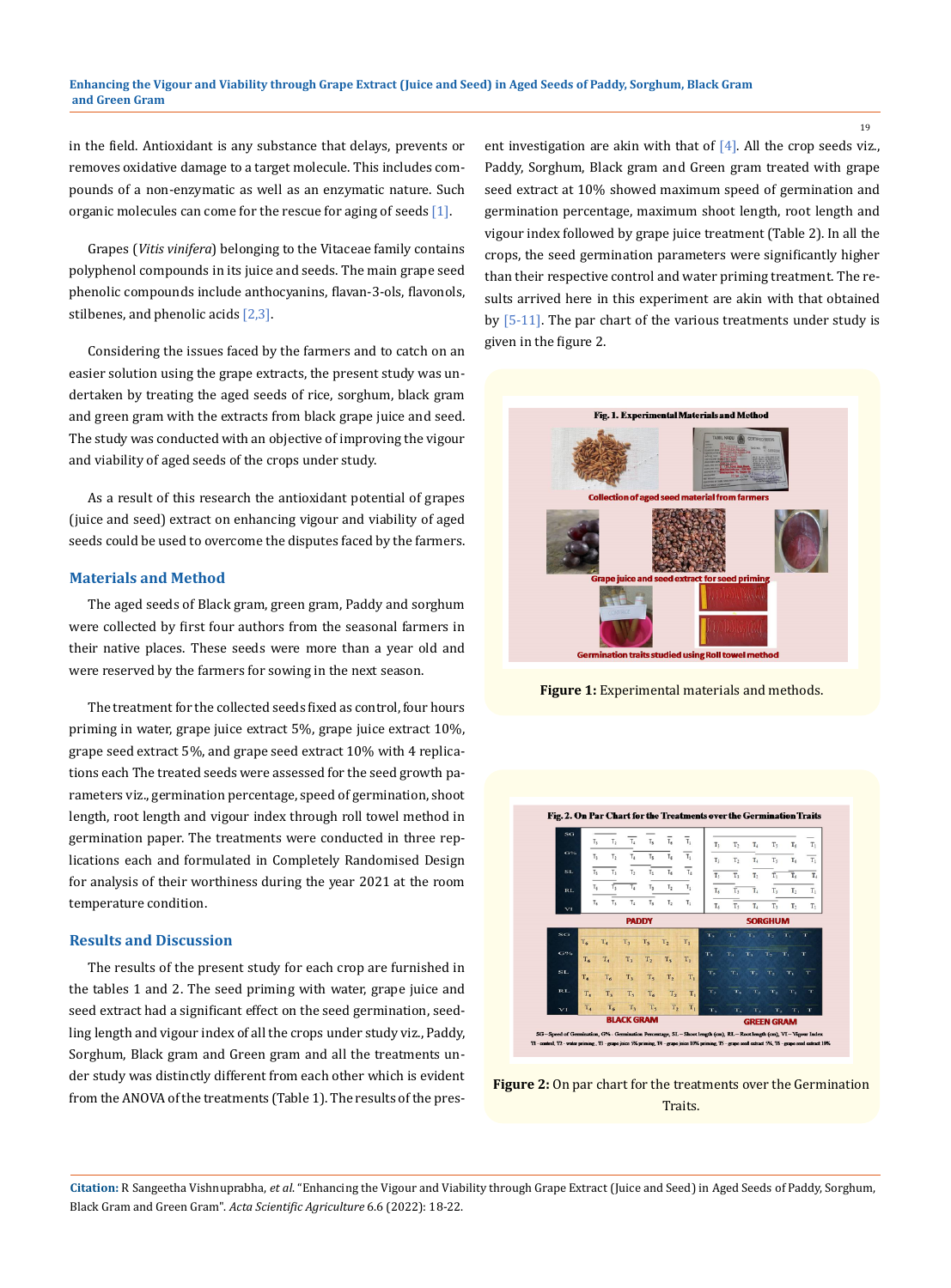|           | Paddy                    |               |            |             |                |               |              |             |                            |               | Sorghum     |             |            |               |                |               |            |             |                          |               |
|-----------|--------------------------|---------------|------------|-------------|----------------|---------------|--------------|-------------|----------------------------|---------------|-------------|-------------|------------|---------------|----------------|---------------|------------|-------------|--------------------------|---------------|
| Source    | $_{\rm{SS}}$             |               | G%         |             | S <sub>L</sub> |               | RL           |             | $\overline{\phantom{a}}$   |               | $_{\rm{S}}$ |             | $G\%$      |               | 5 <sub>2</sub> |               | RL         |             | $\overline{\phantom{0}}$ |               |
|           | <b>NSS</b>               | CD at $5\%$   | <b>NSS</b> | CD at $5\%$ | <b>NSS</b>     | CD at $5\%$   | <b>NSS</b>   | CD at $5\%$ | <b>NSS</b>                 | CD at $5\%$   | <b>NSS</b>  | CD at $5\%$ | <b>NSS</b> | $CD$ at $5\%$ | <b>NSS</b>     | CD at $5\%$   | <b>NSS</b> | CD at $5\%$ | <b>NSS</b>               | CD at $5\%$   |
| Treatment | $2.01*$                  | 0.99          | $32.8*$    | 2.37        | 45.05*         | 0.96          | $50.72*$     | $\bf{0.84}$ | 197856*                    | 203.03        | $1.91*$     | 0.99        | $34.1*$    | 2.37          | 41.05*         | 0.96          | 48.72*     | $\rm 0.84$  | 186256*                  | 203.0         |
| Error     | 0.54                     |               | 2.49       |             | 0.49           |               | 0.35         |             | 19097                      |               | 0.54        |             | 2.49       |               | 0.49           |               | 0.35       |             | 19097                    |               |
|           | Green gram<br>Black gram |               |            |             |                |               |              |             |                            |               |             |             |            |               |                |               |            |             |                          |               |
| Source    | SS                       |               | G%         |             | $\rm{^{12}}$   |               | $\mathbb{R}$ |             | $\overline{\triangledown}$ |               | SS          |             |            | G%            | $_{\rm S}$     |               | RL.        |             | $\mathbf{\nabla}$        |               |
|           | <b>NSS</b>               | $CD$ at $5\%$ | <b>MSS</b> | CDat5%      | <b>NSS</b>     | $CD$ at $5\%$ | <b>NSS</b>   | CD at $5\%$ | <b>NSS</b>                 | $CD$ at $5\%$ | <b>NSS</b>  | CD at $5\%$ | <b>MSS</b> | CD at 5%      | <b>NSS</b>     | $CD$ at $5\%$ | <b>MSS</b> | CDat5%      | <b>NSS</b>               | $CD$ at $5\%$ |
| Treatment | $1.69*$                  | 0.99          | $33.5*$    | 2.37        | $52.31*$       | 0.96          | $60.72*$     | $\rm 0.84$  | 189038*                    | 203.03        | $1.53*$     | $\!0.87\!$  | $22.4*$    | 3.83          | 76.85*         | $0.87\,$      | $61.45*$   | 0.60        | 211097*                  | 144.7         |
| Error     | 0.44                     |               | 2.56       |             | 0.41           |               | 0.32         |             | 18695                      |               | 0.35        |             | 6.67       |               | 0.34           |               | 0.16       |             | 94956                    |               |

**Table 1:** ANOVA for seed germination traits treated with grape extracts.

SG: Speed of Germination, G%: Germination Percentage, SL: Shoot length (cm), RL: Root length (cm), VI: Vigour Index

**Citation:** R Sangeetha Vishnuprabha, *et al*. "Enhancing the Vigour and Viability through Grape Extract (Juice and Seed) in Aged Seeds of Paddy, Sorghum, Black Gram and Green Gram". *Acta Scientific Agriculture* 6.6 (2022): 18-22.

20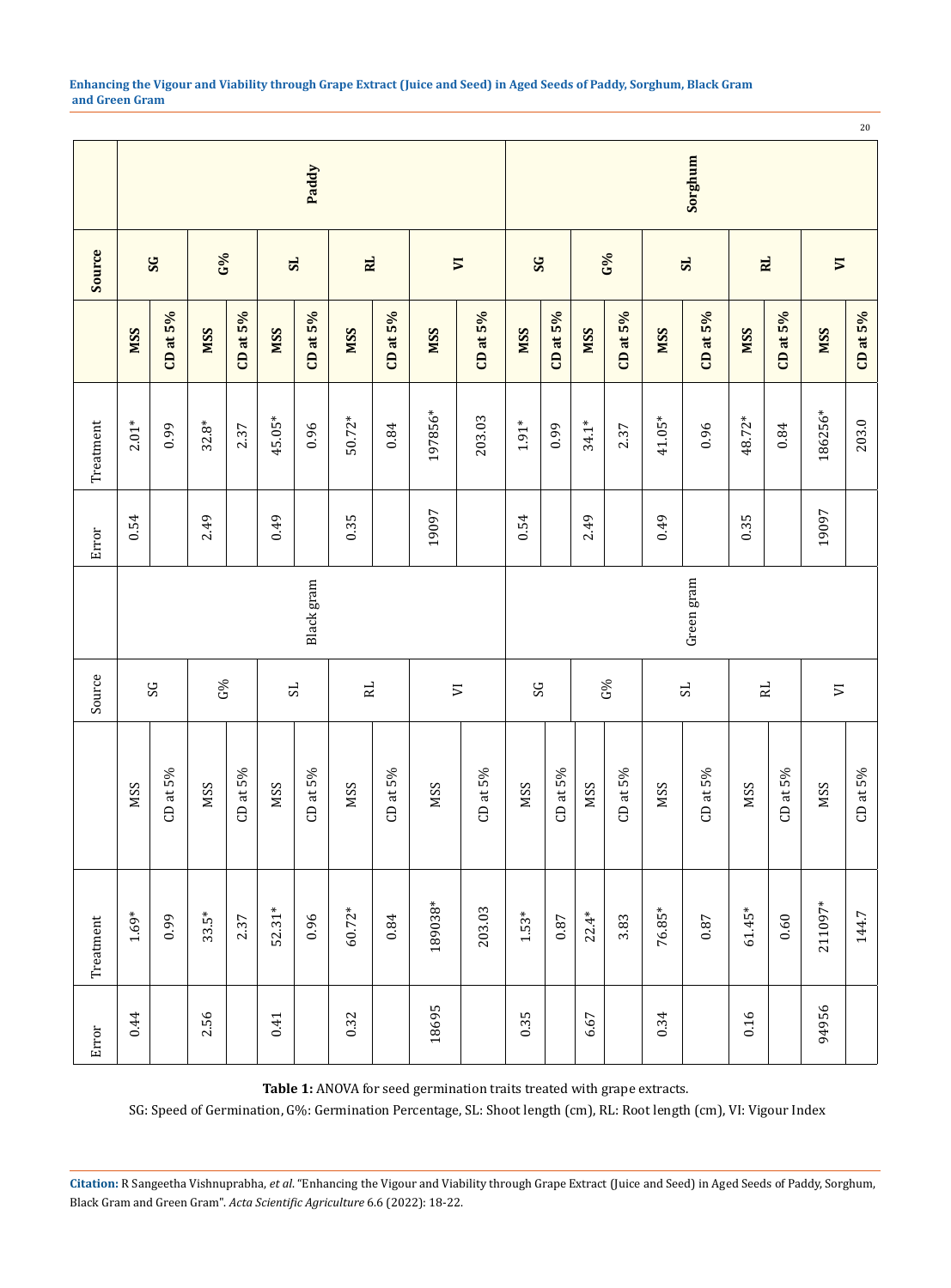**Enhancing the Vigour and Viability through Grape Extract (Juice and Seed) in Aged Seeds of Paddy, Sorghum, Black Gram and Green Gram**

|                         |           |         |              |         |           |                |        |           |           | 21        |  |  |
|-------------------------|-----------|---------|--------------|---------|-----------|----------------|--------|-----------|-----------|-----------|--|--|
|                         |           |         | <b>Paddy</b> |         |           | <b>Sorghum</b> |        |           |           |           |  |  |
| <b>Treatment</b>        | <b>SG</b> | G%      | <b>SL</b>    | RL      | <b>VI</b> | <b>SG</b>      | G%     | <b>SL</b> | <b>RL</b> | <b>VI</b> |  |  |
| Control                 | 8.78      | 63      | 4.42         | 3.43    | 494       | 6.33           | 77.5   | 7.08      | 3.88      | 851.04    |  |  |
| Water priming           | 15.02     | 66.5    | 4.52         | 3.44    | 527.35    | 12.75          | 80.5   | 9.31      | 4.98      | 1149.43   |  |  |
| Grape seed 5% priming   | 16.48     | 66.5    | 5.45         | 4.25    | 629.60    | 21.58          | 93.21  | 16.32     | 7.82      | 2242.44   |  |  |
| Grape seed 10 % priming | 18.62     | 68.5    | 6.62         | 4.45    | 755.50    | 24.42          | 95.5   | 17.82     | 8.22      | 2488.078  |  |  |
| Grape juice 5% priming  | 21.92     | 68      | 7.05         | 4.85    | 810.81    | 17.78          | 87.25  | 11.02     | 6.02      | 1483.64   |  |  |
| Grape juice 10% priming | 24.82*    | $69.5*$ | $8.62*$      | $5.54*$ | 982.22*   | 18.75          | 86.50  | 14.31     | 7.12      | 1856.42   |  |  |
| Mean                    | 17.60     | 67      | 6.10         | 4.26    | 699.90    | 16.93          | 86.67  | 12.64     | 6.34      | 1678.51   |  |  |
| SE.                     | 2.29      | 0.93    | 0.66         | 0.33    | 75.76     | 2.66           | 2.83   | 1.70      | 0.69      | 258.69    |  |  |
|                         |           |         | Black gram   |         |           | Green gram     |        |           |           |           |  |  |
| Treatment               | SG        | G%      | SL           | RL      | VI        | SG             | G%     | SL.       | RL        | VI        |  |  |
| Control                 | 9.75      | 81.00   | 12.29        | 7.36    | 1591.73   | 8.37           | 78.00  | 6.91      | 3.83      | 835.53    |  |  |
| Water priming           | 10.89     | 83.00   | 13.91        | 8.31    | 1844.26   | 13.17          | 80.00  | 9.29      | 6.10      | 1230.04   |  |  |
| Grape seed 5% priming   | $11.27*$  | 85.00   | 18.73*       | 14.06*  | 2787.78*  | 17.50          | 80.00  | 10.99     | 7.82      | 1505.72   |  |  |
| Grape seed 10 % priming | $11.42*$  | 87.50*  | 21.08*       | 17.90*  | 3412.57*  | $20.50*$       | 81.00  | 14.24*    | 9.91*     | 1955.42*  |  |  |
| Grape juice 5% priming  | 10.96     | 83.00   | 16.22        | 13.35   | 2454.17   | $23.00*$       | 82.00  | 15.85*    | 11.85*    | 2273.72*  |  |  |
| Grape juice 10% priming | $11.54*$  | 88.50*  | 20.68*       | 12.49   | 2936.41*  | $24.63*$       | 85.00* | 18.67*    | 14.59*    | 2826.40*  |  |  |
| Mean                    | 10.97     | 84.67   | 17.15        | 12.24   | 2504.48   | 17.86          | 81.00  | 12.66     | 9.02      | 1771.14   |  |  |
| SE                      | 0.33      | 0.80    | 0.32         | 0.28    | 68.37     | 0.29           | 1.29   | 0.29      | 0.20      | 48.72     |  |  |

**Table 2:** Effect of seed treatment with grape extracts (Juice and Seed) on seed germination traits.

SG: Speed of Germination, G%: Germination Percentage, SL: Shoot length (cm), RL: Root length (cm), VI: Vigour Index

Thus, it could be concluded that the seed germination parameters in aged seeds can be successfully enhanced by grape juice as well as grape seed extract. The study gives a useful outcome for the farmers who have the habit of storing seed materials for long time to be sown in the next generation. In this way, the loss due to seed quality deterioration can be avoided. Henceforth, the research project is worth of utility to the farming community, which could be practiced by the farmers themselves without the requirement of any sophisticated technology.

## **Bibliography**

- 1. Dembélé S., *et al*[. "Accelerating Seed Germination and Juvenile](https://www.mdpi.com/2073-4433/12/4/419)  Growth of Sorghum (*[Sorghum bicolor L. Moench](https://www.mdpi.com/2073-4433/12/4/419)*) to Manage [Climate Variability through Hydro-Priming".](https://www.mdpi.com/2073-4433/12/4/419) *Atmosphere* 12.4 [\(2021\): 419.](https://www.mdpi.com/2073-4433/12/4/419)
- 2. Gworgwor NA., *et al*[. "Seed treatment of sorghum varieties](https://www.sciencedirect.com/science/article/abs/pii/S0261219402000856)  [with brine \(NaCl\) solution for control of](https://www.sciencedirect.com/science/article/abs/pii/S0261219402000856) *Strigahermonthica* in sorghum". *Crop Protection* [21.10 \(2002\): 1015-1021.](https://www.sciencedirect.com/science/article/abs/pii/S0261219402000856)
- 3. Pati CK and A Bhattacharjee. "Chemical manipulation of seed invigouration and plant potentiation of two promising pulse crops under stressful storage condition". *Indian Journal of Biological Sciences* 17 (2011): 15-22.
- 4. Mohammed Ahmed R., *et al*[. "Use of osmo-hardening tech](https://www.researchgate.net/publication/331968854_USE_OF_OSMO-HARDENING_TECHNIQUE_TO_IMPROVE_GERMINATION_AND_SEEDLING_VIGOR_OF_TWO_SORGHUM_CULTIVARS)[nique to improve germination and seedling vigor of two](https://www.researchgate.net/publication/331968854_USE_OF_OSMO-HARDENING_TECHNIQUE_TO_IMPROVE_GERMINATION_AND_SEEDLING_VIGOR_OF_TWO_SORGHUM_CULTIVARS)  sorghum cultivars". *[Biochemical and Cellular Archives](https://www.researchgate.net/publication/331968854_USE_OF_OSMO-HARDENING_TECHNIQUE_TO_IMPROVE_GERMINATION_AND_SEEDLING_VIGOR_OF_TWO_SORGHUM_CULTIVARS)* 18.2 [\(2020\): 1779-1783.](https://www.researchgate.net/publication/331968854_USE_OF_OSMO-HARDENING_TECHNIQUE_TO_IMPROVE_GERMINATION_AND_SEEDLING_VIGOR_OF_TWO_SORGHUM_CULTIVARS)
- 5. Afzal L., *et al*. "Hormonal priming induces salt tolerance in wheat through enhanced antioxidant defence system". *Cereal Research Communications* 39 (2011): 334-342.
- 6. Mohammed Ahmed R., *et al*[. "Use of osmo-hardening tech](https://www.researchgate.net/publication/331968854_USE_OF_OSMO-HARDENING_TECHNIQUE_TO_IMPROVE_GERMINATION_AND_SEEDLING_VIGOR_OF_TWO_SORGHUM_CULTIVARS)[nique to improve germination and seedling vigor of two](https://www.researchgate.net/publication/331968854_USE_OF_OSMO-HARDENING_TECHNIQUE_TO_IMPROVE_GERMINATION_AND_SEEDLING_VIGOR_OF_TWO_SORGHUM_CULTIVARS)  sorghum cultivars". *[Biochemical and Cellular Archives](https://www.researchgate.net/publication/331968854_USE_OF_OSMO-HARDENING_TECHNIQUE_TO_IMPROVE_GERMINATION_AND_SEEDLING_VIGOR_OF_TWO_SORGHUM_CULTIVARS)* 18.2 [\(2020\): 1779-1783.](https://www.researchgate.net/publication/331968854_USE_OF_OSMO-HARDENING_TECHNIQUE_TO_IMPROVE_GERMINATION_AND_SEEDLING_VIGOR_OF_TWO_SORGHUM_CULTIVARS)

**Citation:** R Sangeetha Vishnuprabha, *et al*. "Enhancing the Vigour and Viability through Grape Extract (Juice and Seed) in Aged Seeds of Paddy, Sorghum, Black Gram and Green Gram". *Acta Scientific Agriculture* 6.6 (2022): 18-22.